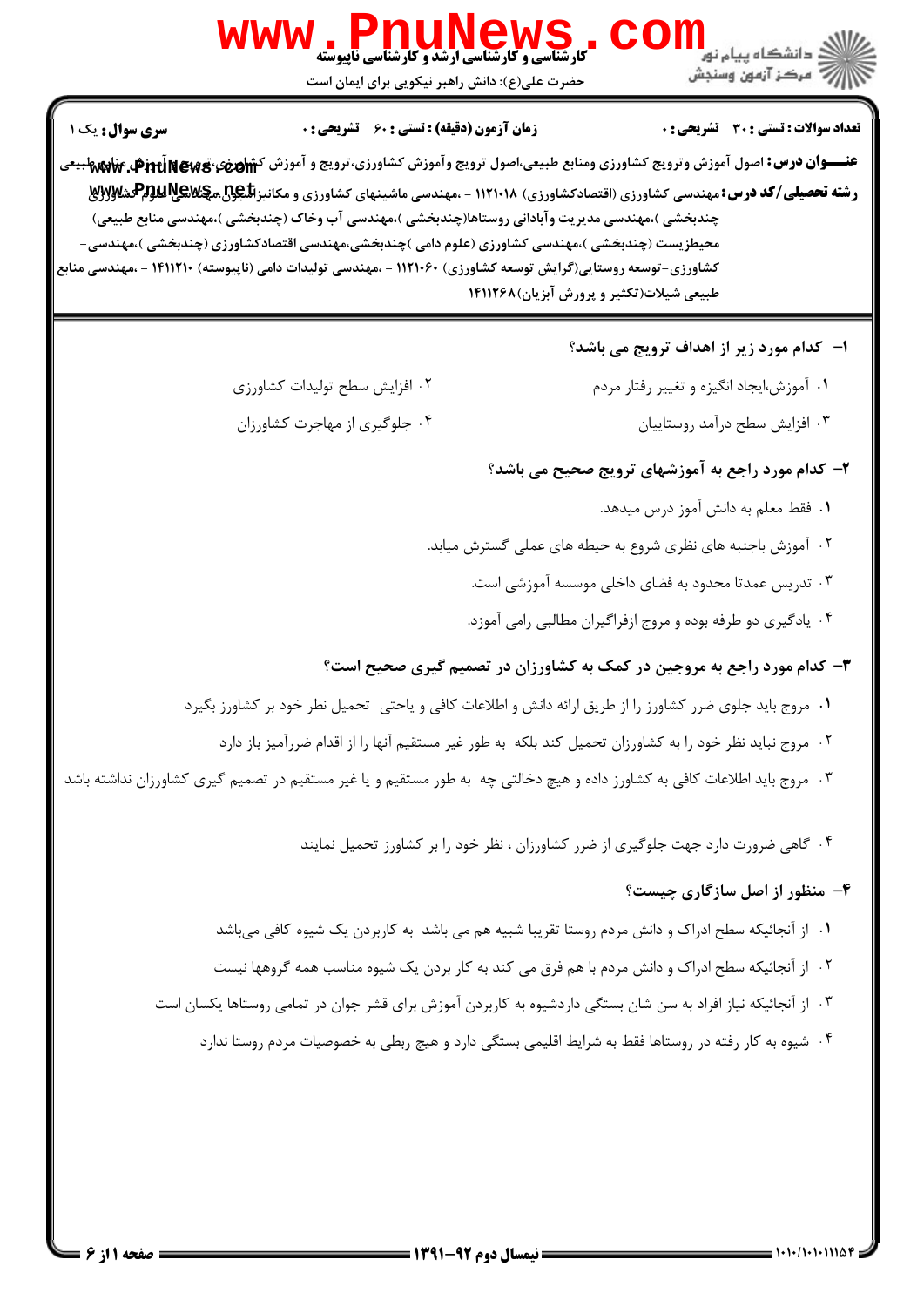

WWW . PnuMews

حضرت علی(ع): دانش راهبر نیکویی برای ایمان است

تعداد سوالات : تستى : 30 - تشريحي : 0

**زمان آزمون (دقیقه) : تستی : 60 گشریحی: 0** 

<del>عنــــوان درس:</del> اصول آموزش وترويج كشاورزي ومنابع طبيعي،اصول ترويج وآموزش كشاورزي،ترويج و آموزش ك<del>شاورني،تروپچ@jat</del>Ja في منابههابيعي **رشته تحصیلی/کد درس:**مهندسی کشاورزی (اقتصادکشاورزی) ۱۱۲۱۰۱۸ - ،مهندسی ماشینهای کشاورزی و مکانیز **بل<u>هود</u> مچکلایالیاپت**هگیلایا (چندبخشي )،مهندسي مديريت وآباداني روستاها(چندبخشي )،مهندسي آب وخاک (چندبخشي )،مهندسي منابع طبيعي –محیطزیست (چندبخشی )،مهندسی کشاورزی (علوم دامی )چندبخشی،مهندسی اقتصادکشاورزی (چندبخشی )،مهندسی کشاورزی-توسعه روستایی(گرایش توسعه کشاورزی) ۱۱۲۱۰۶۰ - ،مهندسی تولیدات دامی (ناپیوسته) ۱۴۱۱۲۱۰ - ،مهندسی منابع طبیعی شیلات(تکثیر و پرورش آبزیان)۱۴۱۱۲۶۸

۵- کدام مورد زیر ازاهداف نظام دانش و اطلاعات کشاورزی است؟

١. جمع آوري جديدترين دانش و فناوريها جهت استفاده عموم كشاورزان جدا از شرايط اقليمي حاكم بر روستا

۲. بهبود و هم افزایی تناسب دانش و محیط و فناوریهای مورد استفاده کشاورزان

۰۳ جمع آوری دانش واطلاعاتی راجع به روشهای سنتی که کشاورزان در قدیم مورد استفاده قرار میدادند

۰۴ جمع آوری تلفیقی از جدیدترین اطلاعات و دانش قدیم جهت استفاده کشاورزان جدای از شرایط محیطی

۶– منظور ازعوامل اجتماعی - فرهنگی در رابطه با آموزش روستا ئیان چیست؟

- ۰۱ در تمامی روستاها بیشتر از مروجان مرد استفاده گردد زیرا به علت مشکلات حمل و نقل و ارتباطات مروجین مرد بهتر رسیدگی مے نمایند
	- ۲. کشاورزی کاری صد درصد عملی بوده و آموزش روستائیان ربطی به سواد و گویش آنها ندارد
	- ۰۳ اگر مشارکت زنان در فعالیت های کشاورزی بالا می باشد باید مروجان زن بیشتری استخدام گردد
	- ۰۴ مردم اکثر روستاهای کشور ما دارای فرهنگی شبیه هم بوده و نحوه آموزش اکثر روستاها تقریبا یکسان است

## ۷- کدام مورد زیر راجع به رهیافت تخصصی کالا صحیح است؟

- ٠. برنامه ریزی فعالیت های ترویجی به وسیله سازمان کالا انجام می شود.
- ۰۲ برنامه ریزی فعالیت های ترویجی به وسیله سازمان کشاورزی انجام می شود.
- ۰۳ برنامه ریزی فعالیت های ترویجی به وسیله تولیدکنندگان کالا انجام می شود.
- ۰۴ برنامه ریزی فعالیت های ترویجی به وسیله مصرف کنندگان کالا انجام می شود.

#### ۸- کدام مورد زیر راجع به رهیافت توسعه نظام های زراعی صحیح است؟

- ۰۱ بر مشارکت فعال کشاورز استوار است ۰۲ به نیازهای کشاورزان توجه نمی شود
- ۰۴ از مزایای آن سریع بودن حصول نتایج می باشد ۰۳ این روش دارای هزینه پایینی می باشد

سری سوال: ۱ یک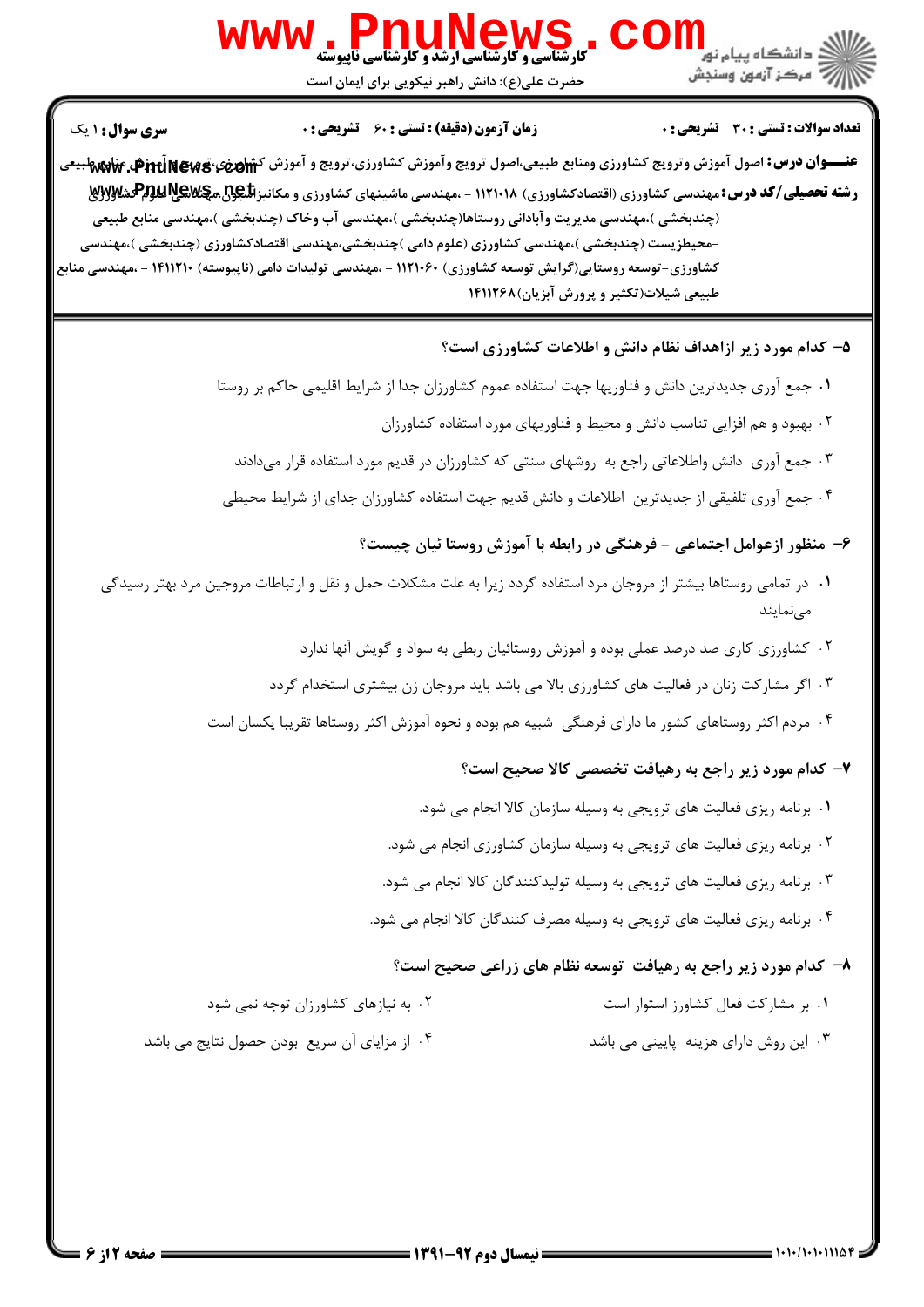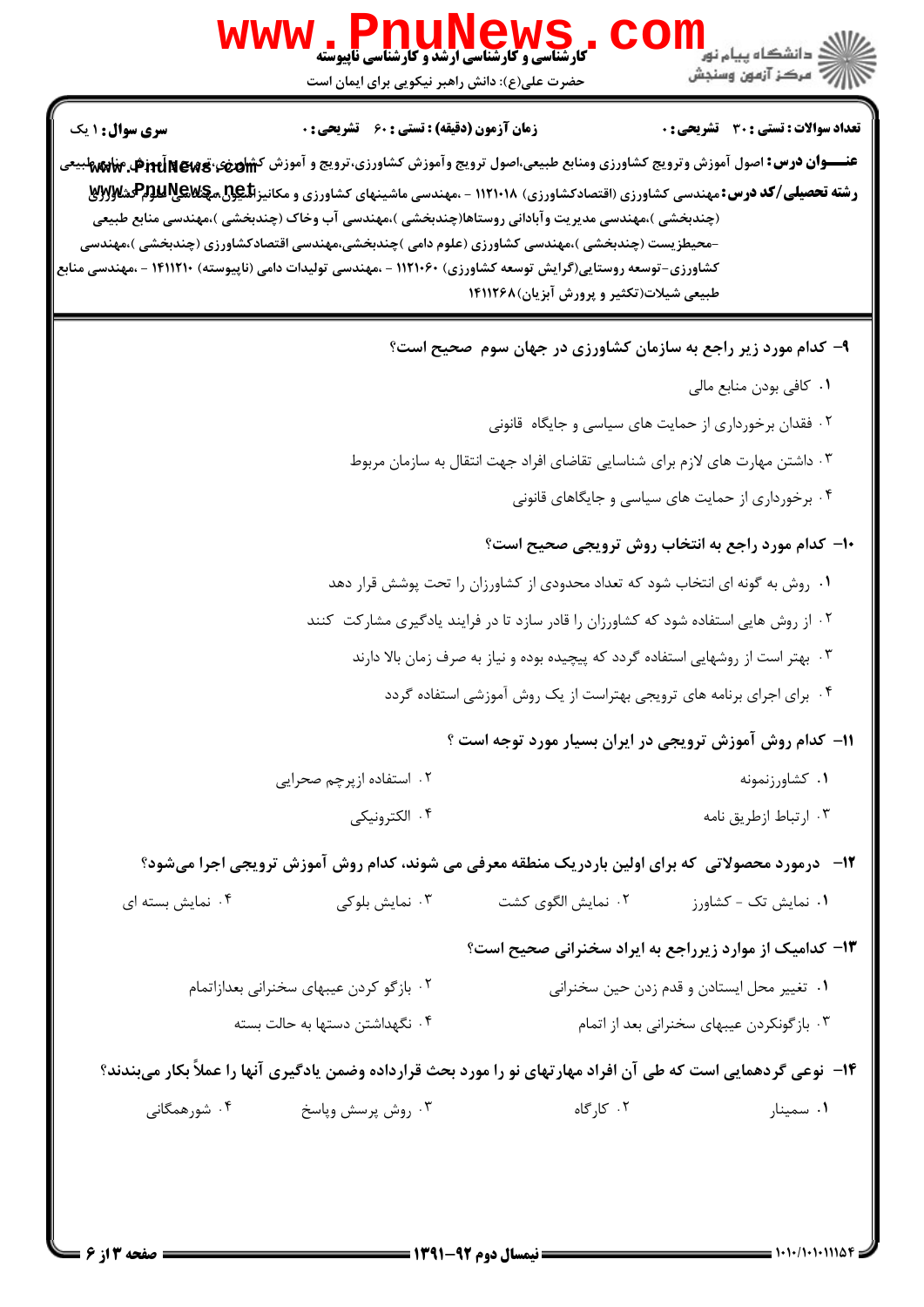

حضرت علی(ع): دانش راهبر نیکویی برای ایمان است

**تعداد سوالات : تستی : 30 ٪ تشریحی : 0** 

**زمان آزمون (دقیقه) : تستی : 60 گشریحی: 0** 

<del>عنــــوان درس:</del> اصول آموزش وترويج كشاورزي ومنابع طبيعي،اصول ترويج وآموزش كشاورزي،ترويج و آموزش ك<del>شاهرفي،قموق Pit</del>ūne ب<del>هاهه</del>ا **رشته تحصیلی/کد درس: م**هندسی کشاورزی (اقتصادکشاورزی) ۱۱۲۱۰۱۸ - ،مهندسی ماشینهای کشاورزی و مکانیزالل<u>گولا، پولایالالل</u>پاکشاویزلایی (چندبخشي )،مهندسي مديريت وآباداني روستاها(چندبخشي )،مهندسي آب وخاک (چندبخشي )،مهندسي منابع طبيعي –محیطزیست (چندبخشی )،مهندسی کشاورزی (علوم دامی )چندبخشی،مهندسی اقتصادکشاورزی (چندبخشی )،مهندسی کشاورزی-توسعه روستایی(گرایش توسعه کشاورزی) ۱۱۲۱۰۶۰ - ،مهندسی تولیدات دامی (ناپیوسته) ۱۴۱۱۲۱۰ - ،مهندسی منابع طبیعی شیلات(تکثیر و پرورش آبزیان)۱۴۱۱۲۶۸

#### 1۵– مهمترین ویژگی موادچایی کدام است؟

- ٠١ اكثر كشاورزان باسوادهستند ومى توانند آنهارا براحتى مطالعه نمايند
	- ۰۲ کشاورزان می توانند دوبار به آنها مراجعه نمایند
	- ۰۳ ارزان هستند و به راحتی توسط کشاورزان خریداری می شوند
- ۰۴ اکثر کشاورزان بی سواد هستند ونمودارها وتصاویرارائه شده درپوسترها را موردمطالعه قرار میدهند

#### ۱۶- منظورازاصل رضامندی چیست؟

- ۰۱ مروج باید ازبرخورد و رفتار کشاورزکاملا راضی باشد.
- ۰۲ اگر رضایت کامل مردم در یک برنامه بدست نیاید در برنامه بعدی شرکت نمیکنند
	- ۰۳ رضایت رهبران محلی حتما باید موردتوجه قرارگیرد
		- ۰۴ رضایت باید دوطرفه باشد

#### ۱۷– در مرحله اجرای روز مزرعه کدام موردصحیح است؟

- ٠١ فراهم كردن يك جو رسمي ومناسب جهت رضايت همه كشاورزان
- ٠٢ فراهم كردن يك جو غيررسمي مناسب جهت رضايت همه كشاورزان
- ۰۳ مروجان باید بطوررسمی با کشاورزان بازدید کننده ارتباط برقرارکنند
	- ۰۴ کشاورزان خودشان باید هدف روز مزرعه رامتوجه شوند

#### **۱۸- وجه مشترک تعاریفی که برای مدیریت به کارمیرود چیست**؟

| ۰۲ انتخاب اشخاص زرنگ وپرکار | ۰۱ تحقق بخشیدن به اهداف یا مقاصد سازمانی |
|-----------------------------|------------------------------------------|
|                             |                                          |

۰۳ انتخاب افرادی با سیاست های خاص

## 19- درکدام روش بودجه هربرنامه ۖ برحسب میزان نقشی که در تحقق اهداف خاص دارد، ارزیابی وبر آورده می شود؟

۰۴ اداره کردن یک موسسه

| ۰۲ بودجه بندی با اطلاعات صفر | ۰۱ بودجه بندی برمبنای اطلاعات گذشته               |
|------------------------------|---------------------------------------------------|
| ۰۴ بودجه بندی برمبنای هدف    | ۰۳ بودجه بندی با توجه به بازنگری وارزشیابی برنامه |

سری سوال: ۱ یک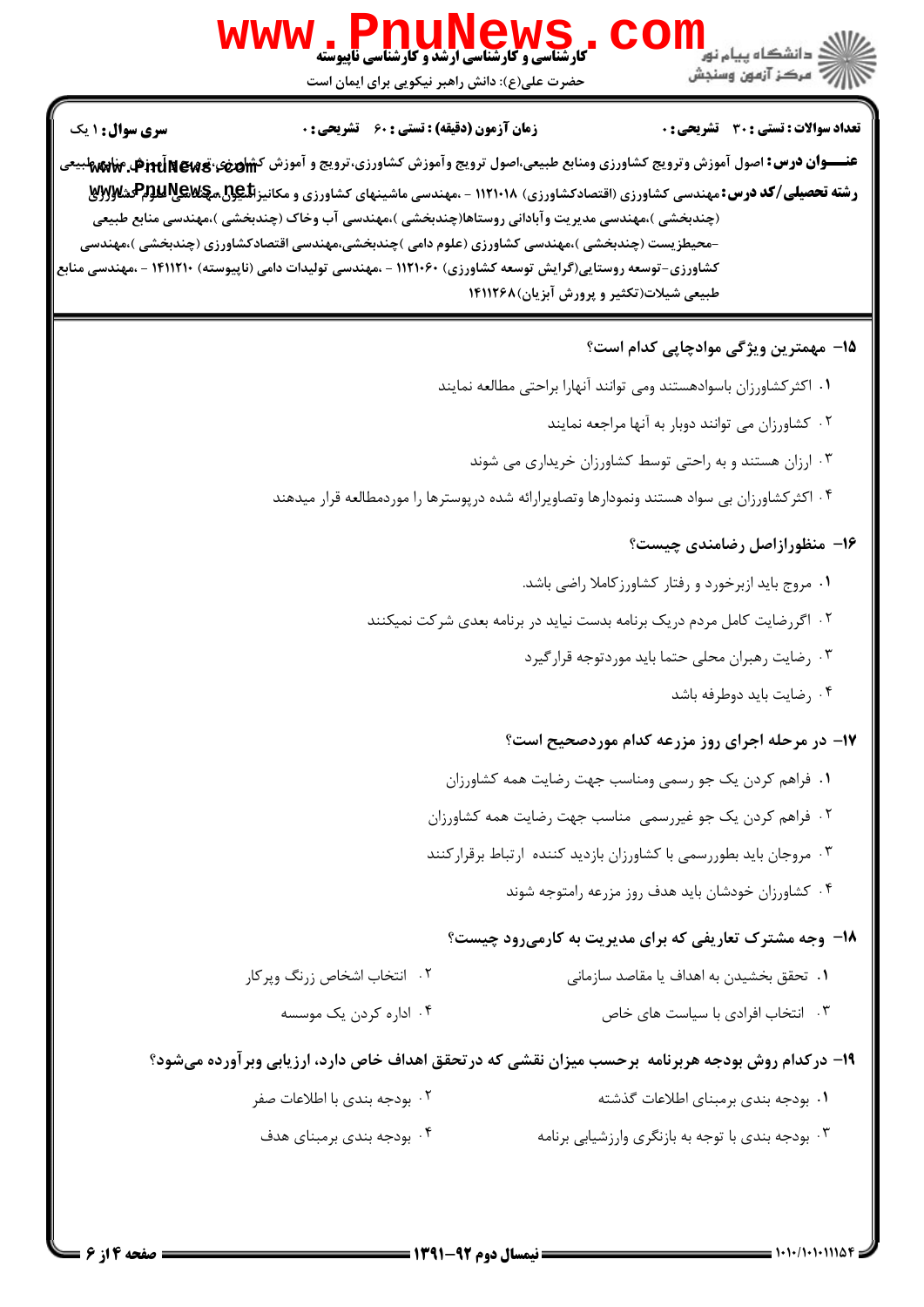|                                                                                                                                                                          | ، یہ کا ایک ایک ایک ایک ایوستہ<br>کارشناسی و کارشناسی ارشد و کارشناسی ناپیوسته<br>حضرت علی(ع): دانش راهبر نیکویی برای ایمان است |                                                                                                                                                                                                                                                | ≦ دانشگاه پیام نو <mark>ر</mark><br>سنجش آزمون وسنجش |
|--------------------------------------------------------------------------------------------------------------------------------------------------------------------------|---------------------------------------------------------------------------------------------------------------------------------|------------------------------------------------------------------------------------------------------------------------------------------------------------------------------------------------------------------------------------------------|------------------------------------------------------|
| سری سوال: ۱ یک<br><del>عنــــوان درس:</del> اصول آموزش وترويج كشاورزى ومنابع طبيعى،اصول ترويج وآموزش كشاورزى،ترويج و آموزش ك <del>شاهرفى،قرودى Pil</del> u وتشريف باللهج | زمان آزمون (دقیقه) : تستی : 60 ٪ تشریحی : 0                                                                                     | <b>رشته تحصیلی/کد درس:</b> مهندسی کشاورزی (اقتصادکشاورزی) ۱۱۲۱۰۱۸ - ،مهندسی ماشینهای کشاورزی و مکانیز <b>تلیپل پرلایلولپلاپلاپلاپلا</b> لالای پر                                                                                               | تعداد سوالات : تستى : 30 ٪ تشريحي : 0                |
| کشاورزی-توسعه روستایی(گرایش توسعه کشاورزی) ۱۱۲۱۰۶۰ - ،مهندسی تولیدات دامی (ناپیوسته) ۱۴۱۱۲۱۰ - ،مهندسی منابع                                                             |                                                                                                                                 | (چندبخشی )،مهندسی مدیریت وآبادانی روستاها(چندبخشی )،مهندسی آب وخاک (چندبخشی )،مهندسی منابع طبیعی<br>-محیطزیست (چندبخشی )،مهندسی کشاورزی (علوم دامی )چندبخشی،مهندسی اقتصادکشاورزی (چندبخشی )،مهندسی<br>طبیعی شیلات(تکثیر و پرورش آبزیان)۱۴۱۱۲۶۸ |                                                      |
| +۲- کدام نوع رهبر به کار و اعضای گروه به یک میزان توجه می کند وسعی می کند که کار واعضای گروه مشوقی برای یکدیگر                                                           |                                                                                                                                 |                                                                                                                                                                                                                                                | باشند؟                                               |
| ۰۴ پشتيبان                                                                                                                                                               | ۰۳ همپا                                                                                                                         | ۰۲ ابزاری                                                                                                                                                                                                                                      | ۰۱ بزرگمرد                                           |
|                                                                                                                                                                          |                                                                                                                                 | <b>۲۱</b> - یکی ازمهمترین مشکلات نهادی دروزارتخانه های کشاورزی درکشورهای درحال توسعه چیست؟                                                                                                                                                     |                                                      |
|                                                                                                                                                                          |                                                                                                                                 | ۰۱ رقابت برمنابع دولتی کمیاب توسط سازمانهای ملی تحقیق - ترویج ، کشاورزان وسازمانهای کشاورزی                                                                                                                                                    |                                                      |
|                                                                                                                                                                          |                                                                                                                                 | ۰۲ کمبودهزینه سازمانهای محلی تحقیق - ترویج و سازمانهای کشاورزی                                                                                                                                                                                 |                                                      |
|                                                                                                                                                                          |                                                                                                                                 |                                                                                                                                                                                                                                                | ۰۳ ترک روستاها وشهرنشینی کشاورزان                    |
|                                                                                                                                                                          |                                                                                                                                 |                                                                                                                                                                                                                                                | ۰۴ استفاده بی رویه ازکودها وسموم دفع آفات نباتی      |
|                                                                                                                                                                          |                                                                                                                                 | ۲۲- کدام مورد راجع به نیازهای مهارتی مروج صحیح است؟                                                                                                                                                                                            |                                                      |
|                                                                                                                                                                          |                                                                                                                                 | ۰۱ نیازی نیست که مروج مهارت فنی داشته باشند زیرادرطول زمان این نوع مهارتها بدست میآید                                                                                                                                                          |                                                      |
|                                                                                                                                                                          |                                                                                                                                 | ۰۲ مرجع باید برای افزایش بهره وری هزینه زیادی صرف نماید                                                                                                                                                                                        |                                                      |
|                                                                                                                                                                          |                                                                                                                                 | ۰۳ استخدام، آموزش ومدیریت کارکنان میدانی ترویج که دارای سابقه زارعی کافی باشند یکی از مشکلات توسعه است.                                                                                                                                        |                                                      |
|                                                                                                                                                                          |                                                                                                                                 | ۰۴ هرچه شیوه وکانال های کمتری درترویج کشاورزی به کار گرفته شوداحتمال موفقیت بیشتراست.                                                                                                                                                          |                                                      |
|                                                                                                                                                                          |                                                                                                                                 | <b>۲۳</b> – "یک برنامه ترویجی یک گزاره ازموفقیت ،اهداف، مشکلات  وراهکارهاست″ این سخن ازکیست؟                                                                                                                                                   |                                                      |
| ۰۴ آموزگار –۱۳۷۳                                                                                                                                                         | ۰۳ لیگانز -۱۹۶۱                                                                                                                 | ۰۲ کلسی وهرن-۱۹۴۹                                                                                                                                                                                                                              | ۱. سندو- ۱۹۹۶                                        |
|                                                                                                                                                                          |                                                                                                                                 |                                                                                                                                                                                                                                                | $\%$ ابه چه معناست؟                                  |
| ۰۴ قضاوت                                                                                                                                                                 | ۰۳ آزمایش                                                                                                                       | ۰۲ دلیرشدن                                                                                                                                                                                                                                     | ۰۱ ضعیف شدن                                          |
|                                                                                                                                                                          |                                                                                                                                 | ۲۵- کدام ارزشیابی برای نقش برآب کردن اهداف برنامه های غیرمردمی صورت میگیرد؟                                                                                                                                                                    |                                                      |
| ۰۴ اثرات                                                                                                                                                                 | ۰۳ پنهانی                                                                                                                       | ۰۲ کسب شهرت                                                                                                                                                                                                                                    | ۰۱ عیب پوشی                                          |
|                                                                                                                                                                          |                                                                                                                                 |                                                                                                                                                                                                                                                |                                                      |
|                                                                                                                                                                          |                                                                                                                                 |                                                                                                                                                                                                                                                |                                                      |
|                                                                                                                                                                          |                                                                                                                                 |                                                                                                                                                                                                                                                |                                                      |
|                                                                                                                                                                          |                                                                                                                                 |                                                                                                                                                                                                                                                |                                                      |